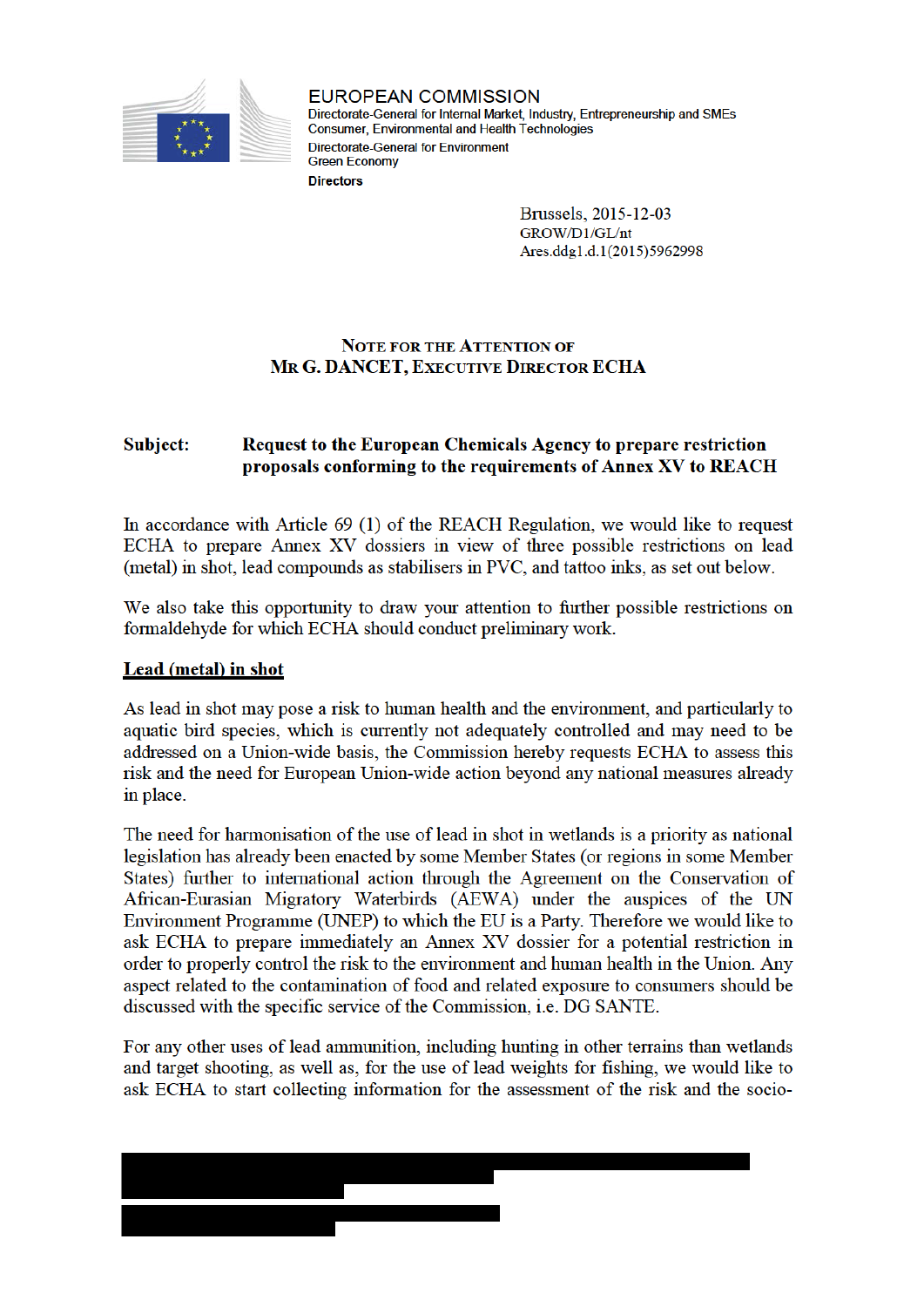economic impact with a view, except if no risk can be demonstrated, to preparing another Annex XV dossier for restriction.

When collecting such information ECHA should assess aspects of animal welfare such as avoided suffering of animals in the context of hunting and aspects related to potential accidents to hunters and sport shooters of lead ammunition and its alternatives. Particular attention should be paid to the differences of different types of ammunition (e.g. bullets, pellets, shot, etc.). Military use of ammunition should be excluded. The details of this second Annex XV dossier will be further discussed with DG GROW and DG ENV.

## *Timing*

ECHA should prepare a short RMOA justifying that a restriction is the most appropriate regulatory measure. This conclusion will be published in the Public Activities Coordination Tool (PACT). Following this, ECHA shall enter the relevant intention into the Registry of Intentions (RoI) for lead in shot in wetlands. We expect this work to be done within two months of receipt of this note.

Within 12 months after the entry in the RoI, ECHA should communicate its conclusion to the Commission and initiate the restriction process, should the Annex XV dossier demonstrate that action on the use of lead in shot in wetlands beyond any measures already in place is necessary on a Union-wide basis.

In parallel with the preparation of the Annex XV dossier for the use in wetlands, ECHA will start collecting information for all the other uses of lead ammunition and of weights for fishing with a view to possibly prepare another Annex XV dossier for restriction in the future. The timing should then be further discussed with DG GROW and DG ENV.

#### **Lead compounds as stabilisers in PVC**

Under the voluntary commitment VinylPlus, the European industry has committed to eliminating as of 2015 the use of lead compounds as stabilisers in new PVC materials and articles. However, not all producers of PVC are participating in VinylPlus and imports of articles containing lead from outside of the EU may still occur. In addition, under the same voluntary commitment, significant amounts of post-consumer PVC containing lead stabilisers from the past are being recycled.

Lead released from articles produced from recycled PVC or from new PVC materials containing lead compounds as stabilisers may pose a risk to human health or the environment. The Commission hereby requests ECHA to assess this risk and the need for European Union-wide action beyond any measures already in place, and to prepare an Annex XV dossier for a potential restriction. During the preparation of the Annex XV dossier specific attention should be given to the risks associated with the presence of lead in recycled PVC and to the socio-economic impact of a potential restriction in order to have a robust assessment on recycled PVC which should consider all the specific technicalities such as the concentration limit of lead in recycled PVC, the availability of analytical methods and the potential impact on operators working in the recycling sector.

# *Timing*

ECHA should enter the relevant intention into the RoI as soon as the precise scope of the work is agreed in consultation with DG GROW and DG ENV and an RMOA conclusion has been published in PACT. We expect this work to be done within two months of receipt of this note.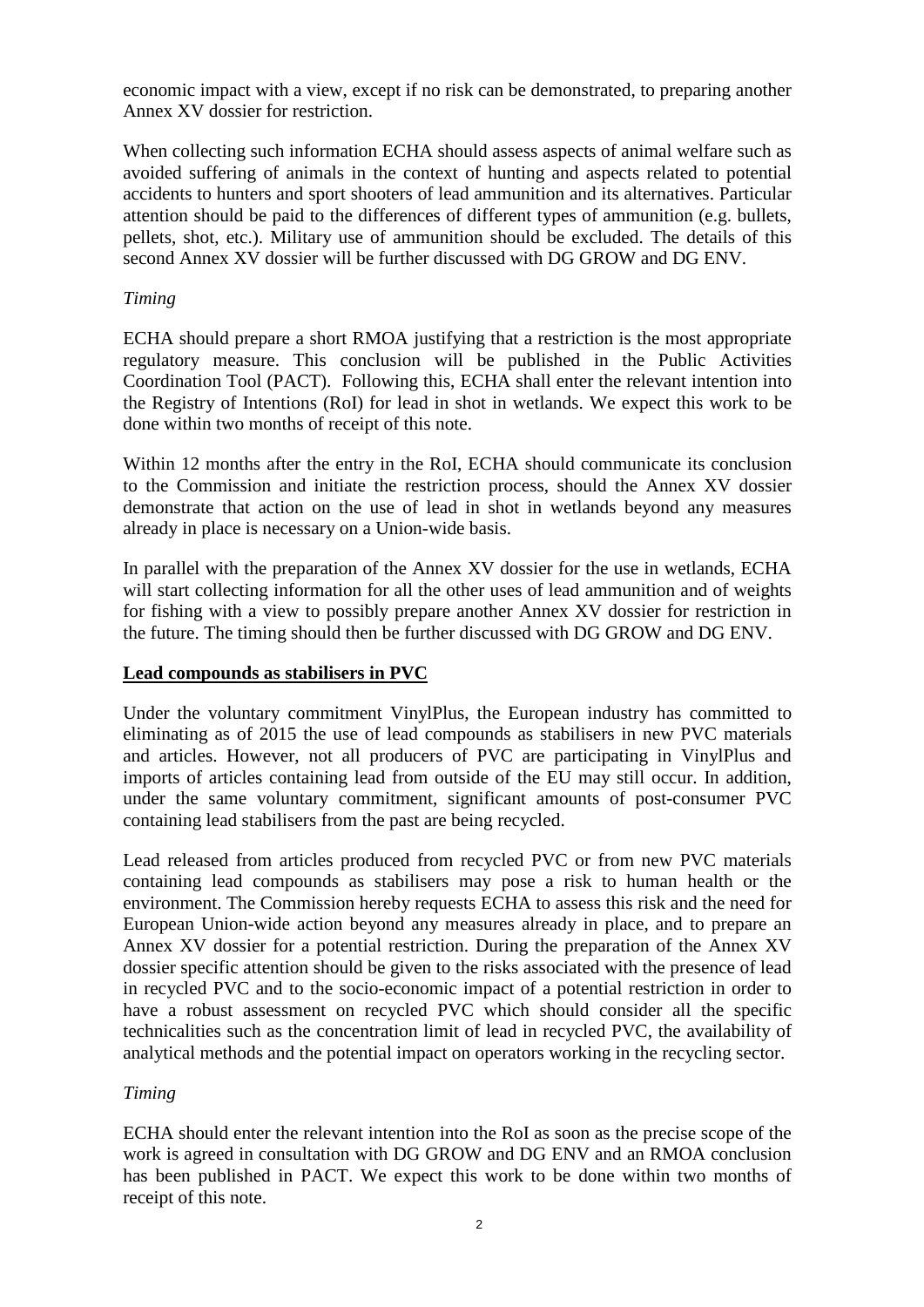Within 12 months after the entry in the RoI, ECHA should communicate its conclusion to the Commission and initiate the restriction process, should the Annex XV dossier demonstrate that action on a Union-wide basis is necessary to limit the use of lead compounds as stabilisers in PVC beyond any measures already in place.

# **Tattoo inks**

The composition of tattoo inks raises numerous concerns for public health (e.g. allergies caused by substances used in inks and possible carcinogenicity).

Several Member States already have national legislation in place that regulates, among others, the chemical composition of tattoo inks, while other Member States recently notified national measures under Directive 98/34/EC. These were blocked by the Commission to the extent that they concerned the chemical composition of tattoo inks, because such national measures are incompatible with the harmonising effect of the REACH restrictions title. The Commission will provide this information to ECHA as well as any other relevant information in its possession.

As the chemicals classified as CMR or skin sensitisers contained in tattoo inks pose a risk to human health that is currently not adequately controlled and needs to be addressed, the Commission asks ECHA to assess this risk and assess relevant socioeconomic impacts and the need for European Union-wide action beyond any national measures already in place by preparing an Annex XV dossier for restriction. A recent report from the Commission's JRC provides a comprehensive overview of the regulatory situation in the Member States and in some  $3<sup>rd</sup>$  countries, as well as of analytical measures that can be used to detect substances in tattoo inks<sup>1</sup>.

The Annex XV dossier should address all substances listed in the Council of Europe resolution ResAP $(2008)1<sup>2</sup>$  and potentially any additional substances with a harmonised classification as CMR Cat. 1(a) and 1(b) or as skin sensitiser. Due to the complexity and high number of substances concerned, we would like to discuss with ECHA the best way to prepare the Annex XV dossier, potentially with the involvement of some Member States (e.g. by grouping substances on the basis of their hazard classes (skin sensitisers, CMRs)), and the possibility to use Article 68(2) for CMRs in order to reduce the workload.

#### *Timing*

ECHA and possibly Member States acting as Dossier Submitters should enter the relevant intention into the RoI as soon as the precise scope of the work is agreed in consultation with DG GROW and DG ENV. We expect this work to be done after the workshop in January 2016 on the application of the recommendations of the task force on restriction.

That workshop will be an occasion to present the best way to prepare restriction proposals for all substances concerned. This will be a good opportunity to apply the recommendations of the task force and can become a model for a more streamlined restriction process.

 $\overline{a}$ <sup>1</sup> http://publications.jrc.ec.europa.eu/repository/bitstream/JRC94760/wp1 tr pubsy.pdf

 $^{2}$  http://www.coe.int/t/e/social cohesion/soc-sp/resap 2008 1%20e.pdf